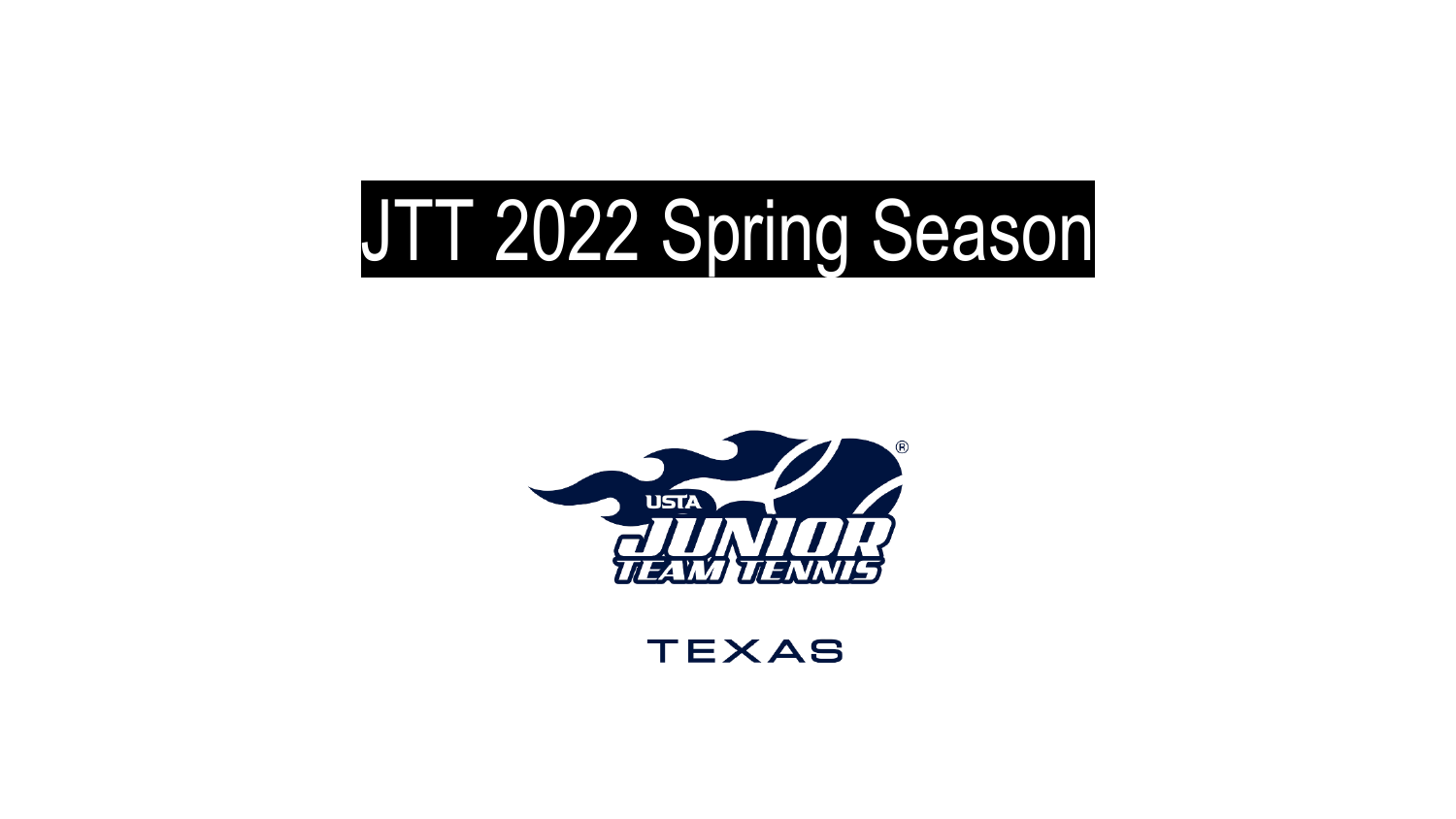

### WE WILL USE UTR FOR RATING BANDS

| <b>Division</b>         | <b>UTR Rating Bands</b> | The average player is:                                             |
|-------------------------|-------------------------|--------------------------------------------------------------------|
| 10 & Under Green        |                         | Plays Junior Circuit events                                        |
| 12 & Under Green Ball   | $NR - 1.9$              | Beginner 12U tournament player, Green Ball Future Star level       |
| 12 & Under Beginner     | $NR - 2.4$              | Plays Level 7 tournaments; starting to play L6                     |
| 12 & Under Intermediate | 3.9 & Below             | Experienced tournament player; plays level 4 - level 6 tournaments |
| 12 & Under Advanced     | 4.0 & Above             | Plays level 1 thru 4 tournaments                                   |
| 14 & Under Beginner     | $NR - 2.4$              | Plays Level 7 tournaments                                          |
| 14 & Under intermeidate | 4.9 & Below             | Experienced tournament player; plays level 4 - level 6 tournaments |
| 14 & Under Advanced     | 5.0 & Above             | Plays Level 1 thru 4 tournaments                                   |
| 18 & Under Beginner     | NR - 2.9                | Plays Level 7 tournaments                                          |
| 18 & Under Intermediate | 3.05.9                  | Plays Level 5 & 6 tournaments                                      |
| 18 & Under Advanced     | 6.0 & Above             | Plays Level 1 thru 4 tournaments                                   |

#### **NON-ADVANCING DIVISIONS**

Divisions: Open for local regulations Match play: Open for local regulations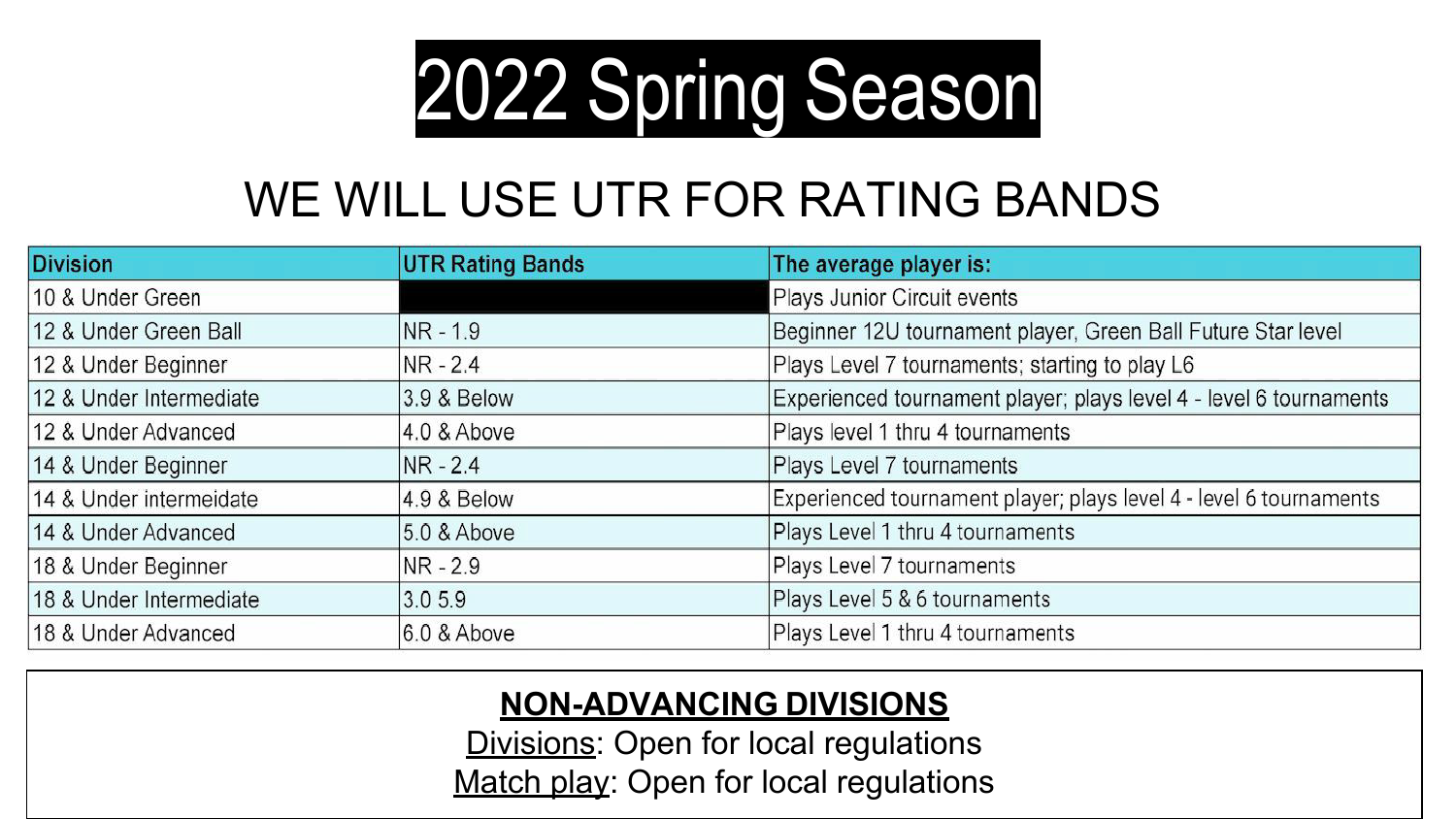### UTR Website - [https://www.universaltennis.com/](http://www.universaltennis.com/)

To search, simply click the search icon (magnifying glass) then type players name and hit return/enter. If you get more than one person with the same name look at where they are from to narrow it down. If nothing come up for that player, they probably don't have a UTR rating and would be considered an NR (no rating).

A players UTR rating at time of registration will determine their division for the season. This is checkable!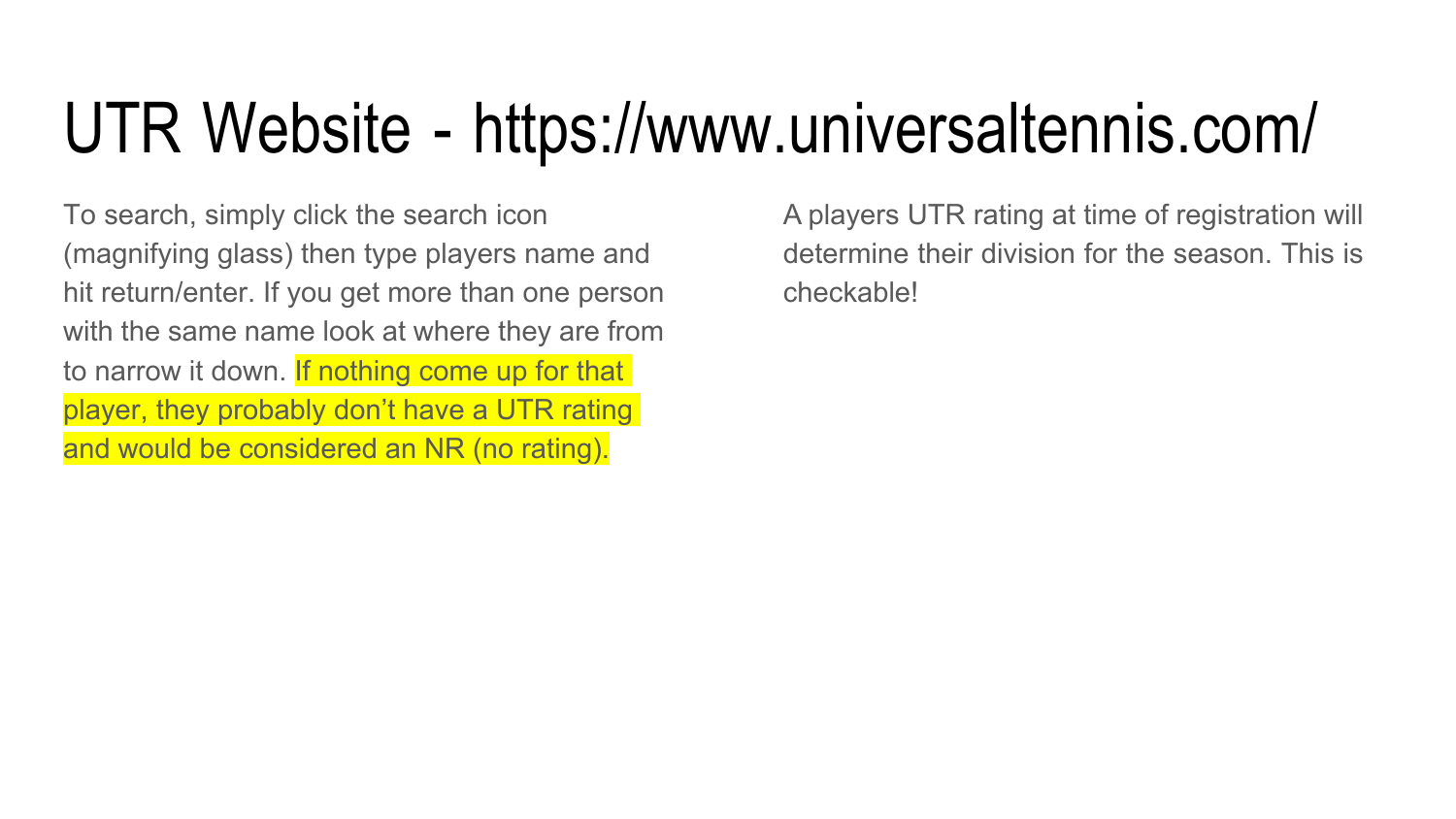| UNIVERSAL TENNIS                                             | Q Search       |                | SIGNIN                        |
|--------------------------------------------------------------|----------------|----------------|-------------------------------|
| Seament 1<br><b>More Filters</b><br>Location ) (<br>Gender 1 | reset filters  |                |                               |
| Name &                                                       | <b>Singles</b> | <b>Doubles</b> | <b>Additional Information</b> |
| Novak Djokovic<br>M · Serbia                                 | 16.260<br>×.   | 14.980         |                               |
| Daniil Medvedev<br>M · Monaco-Ville, Monaco                  | 16210          | 14.840         |                               |
| Rafael Nadal<br><b>RN</b><br>M · Spain<br>¥.                 | 16,210         | 14,440         |                               |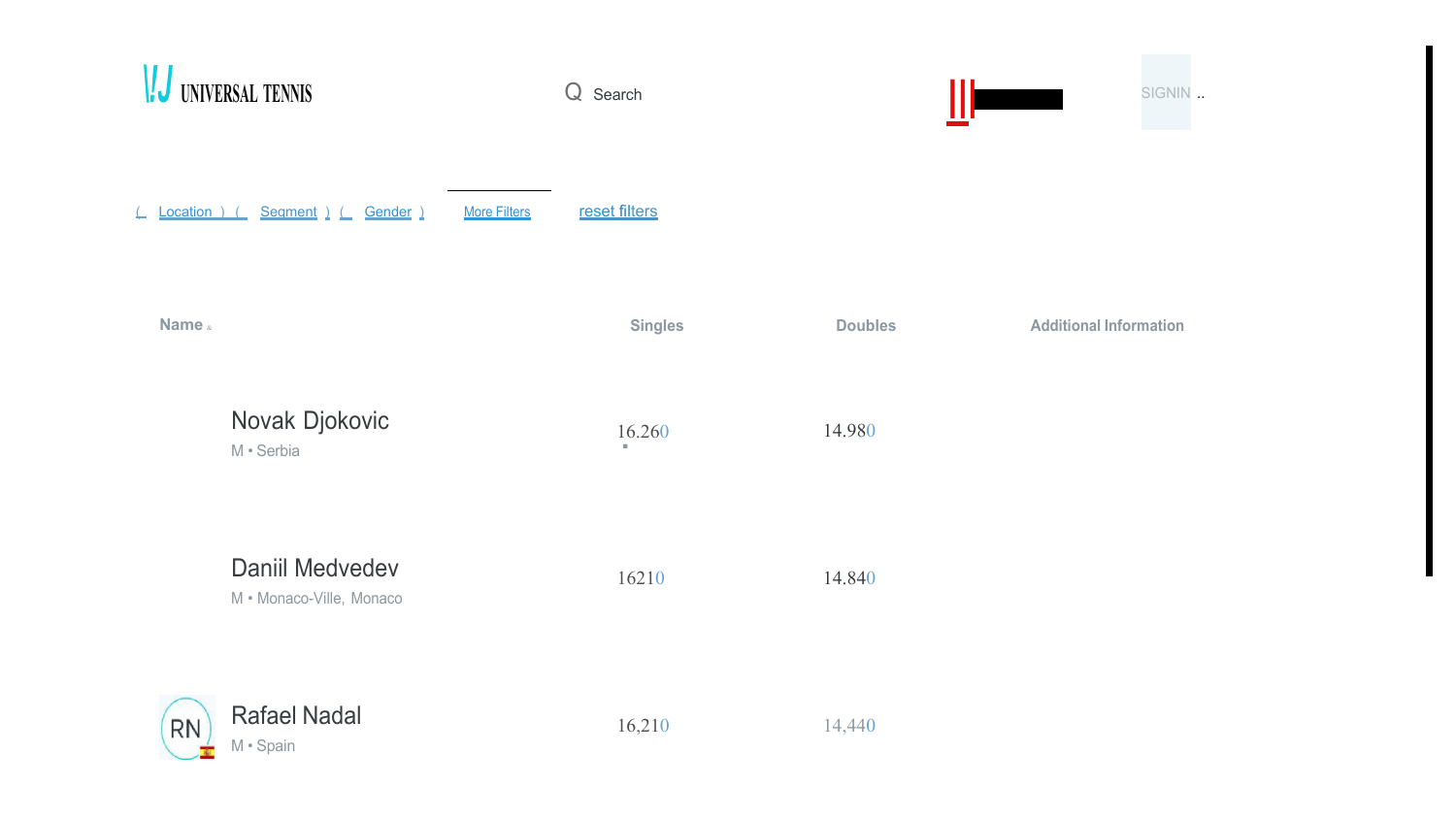### TEAM STRUCTURE & MATCH PLAY

#### **TEAM STRUCTURE**

**10U & 12U** – Gender Neutral

**14U Beginner & 14U Intermediate** – Must have at least **1 girl** player

**14U Advanced thru 18U Advanced** – Must have at least **2 boys** and **2 girls**

#### **MATCH PLAY**

**10U & 12U** – 4 Singles & 2 Doubles **Matches** 

**14U Beginner & 14U Intermediate** – 3 gender neutral singles; 1 girls singles; 1 gender neutral doubles; 1 Mixed Doubles

**14U Advanced thru 18U Advanced** – 2

boys singles; 2 girls singles; 1 boy doubles; 1 girls doubles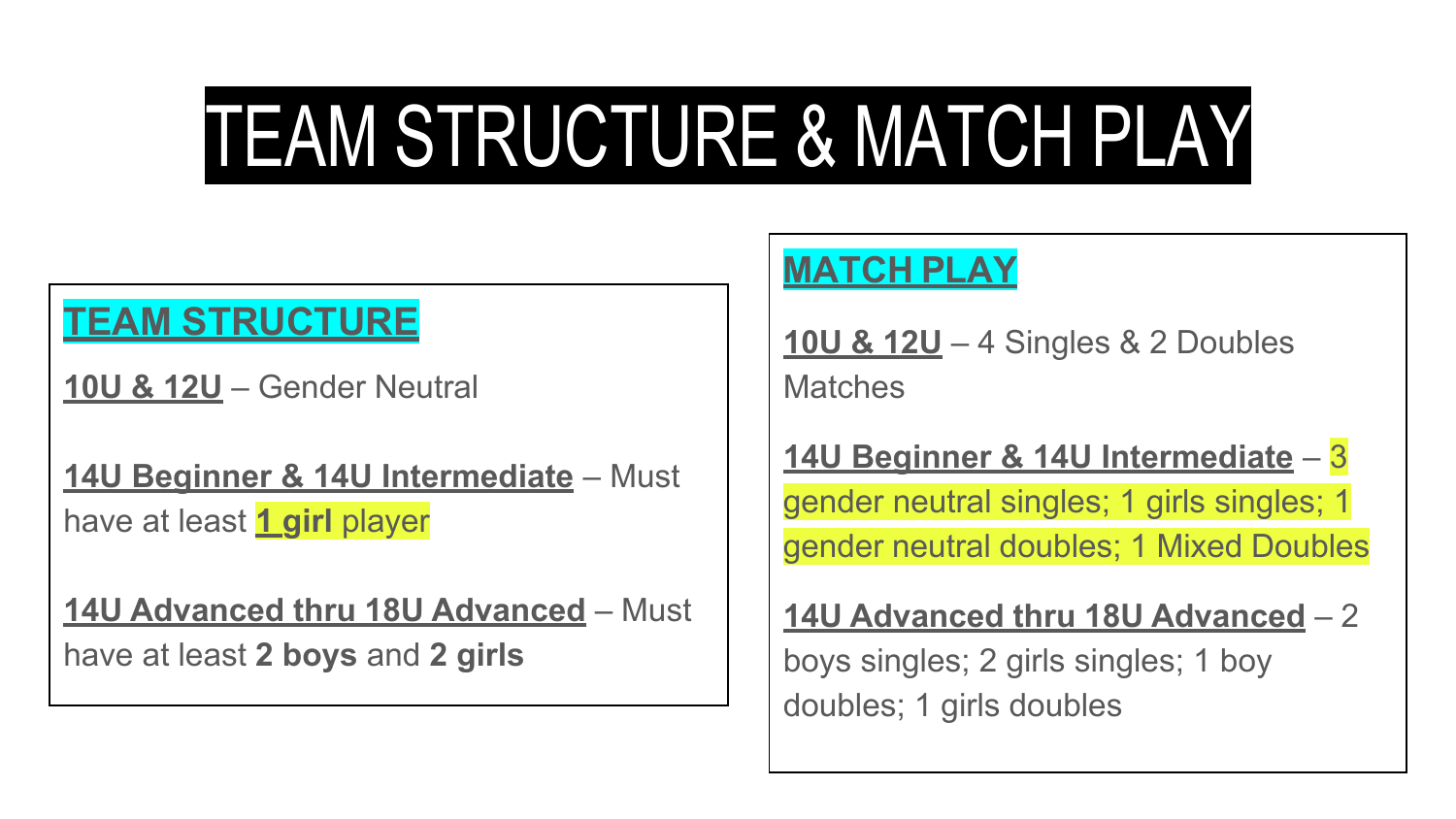## IMPORTANT SPRING SEASON DATES

**March 10: Team Registration deadline**

**March 27: PLAYDAY #1**

**April 3: PLAYDAY #2**

**April 4**: Player t-shirt order deadline

**April 8:** Spring Season registration closes on TennisLink (Players cannot be added to roster after thisdate)

**April 24: PLAYDAY #3**

- **April 25-May 1:** RAIN MAKE-UP DAYS
- **May 2**: JTT Spring Section Championship opens
- **May 9:** JTT Spring Section Championship entry deadline
- **May 20-22:** JTT Spring Section Championships in **TYLER, TX**
- **May 31:** Age cut-off date for spring league participants

**June 25-27:** National Championship Track Qualifying Tournament **WACO** (details TBD)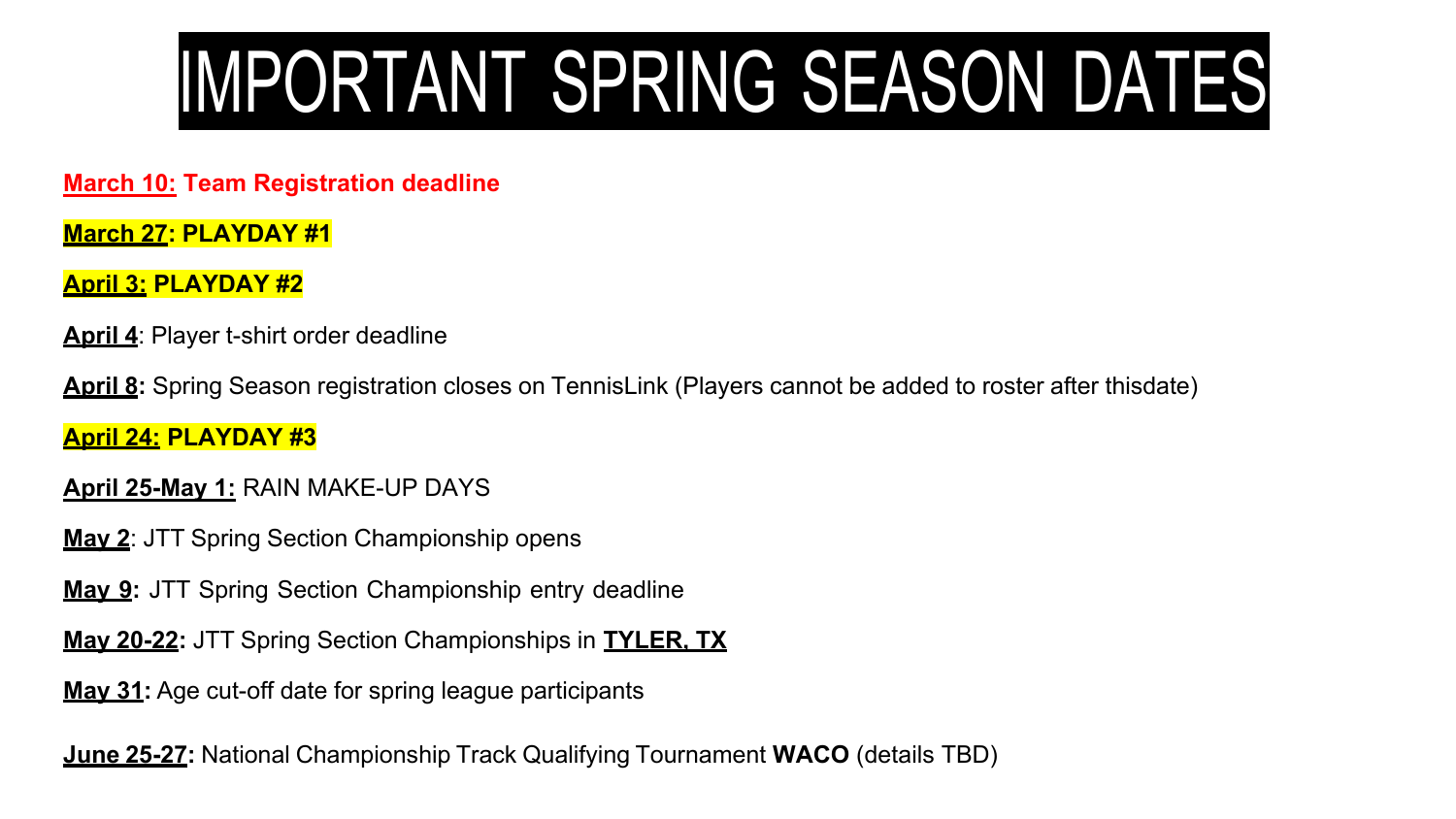## SPRING SECTIONALS

# Tyler, TX (multiple locations)

May 20-22

**Registration**: May 2 - May 9

**Check-in**: Friday May 20

Each team **MUST** have their own Net Generation/NSCI approved **Team Captain**.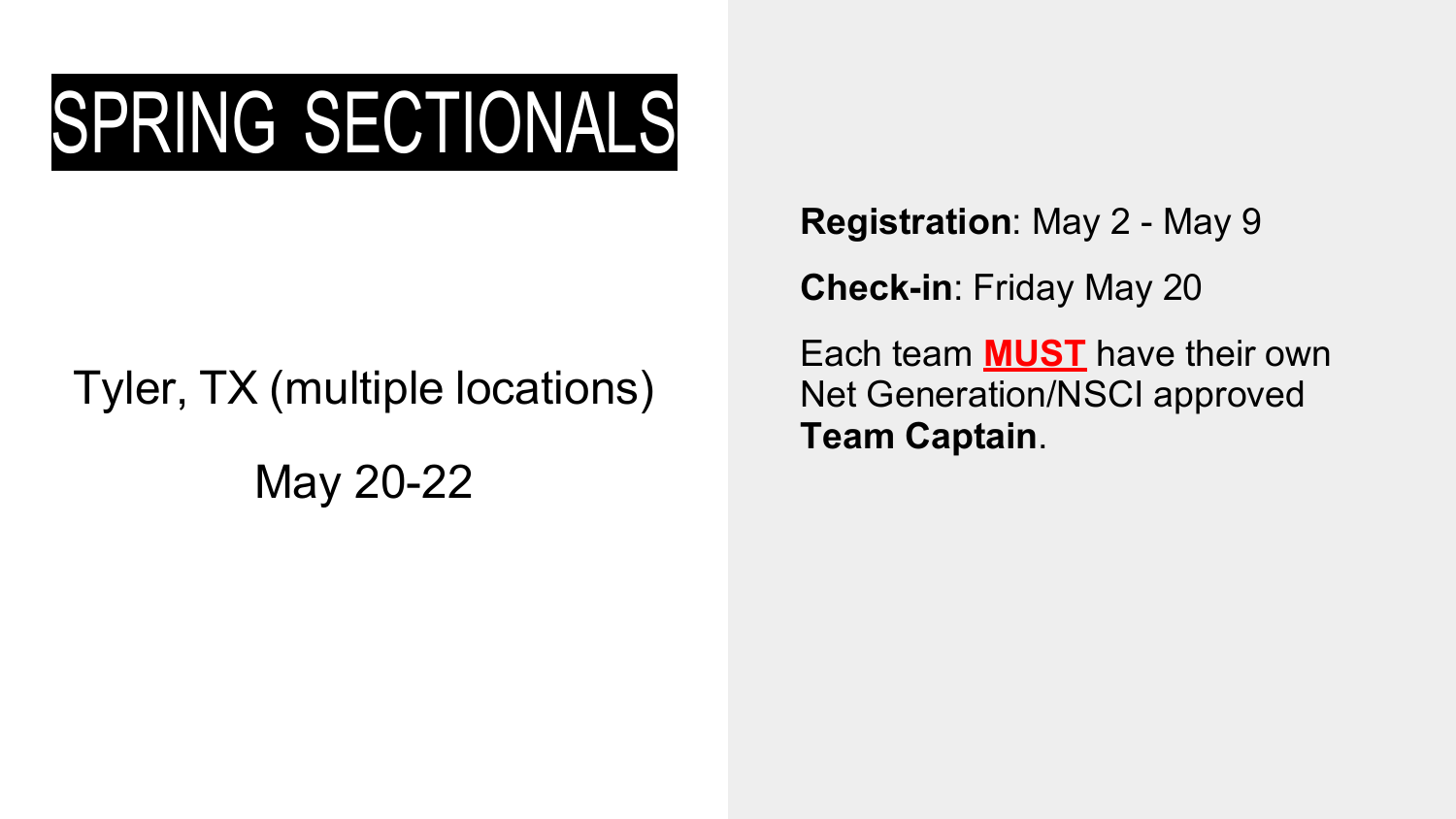

### Check your safe play status to make sure that it is not expiring during the season.

ALL captains & ALC must be safe play compliant!

#### [CHECK YOUR SAFE PLAY](https://www.usta.com/en/home/safe-play.html)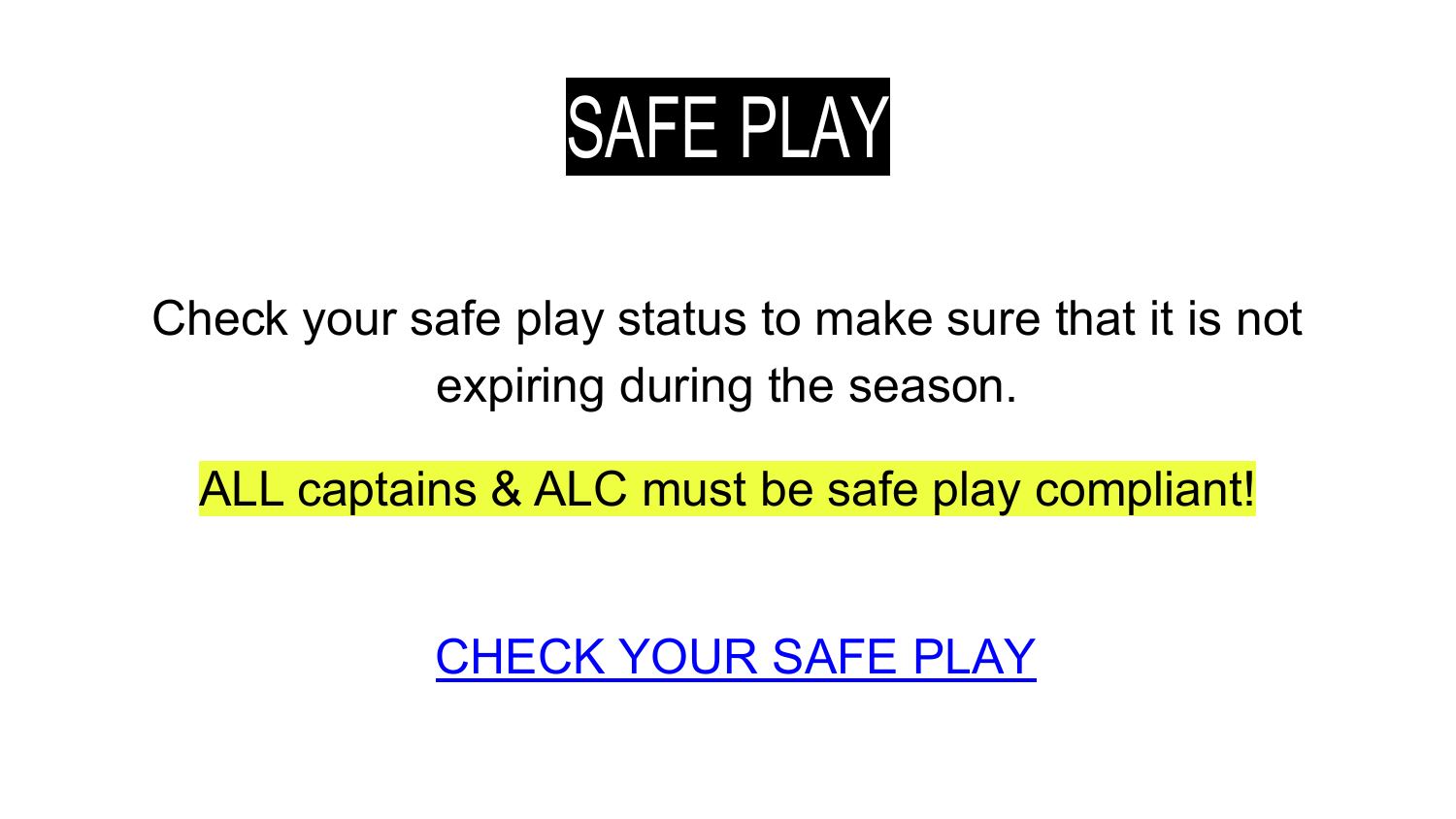## NET GEN PLAYTRACKER INFO

10U players **must** play in the division that they are qualified for in Playtracker.

All NetGen PlayTracker information can be found on the NetGen webpage

> **[CLICK](https://netgeneration.usta.com/us-en/the-net-generation-playtracker.html) HERE** for the NetGen PlayTracker pathway requirements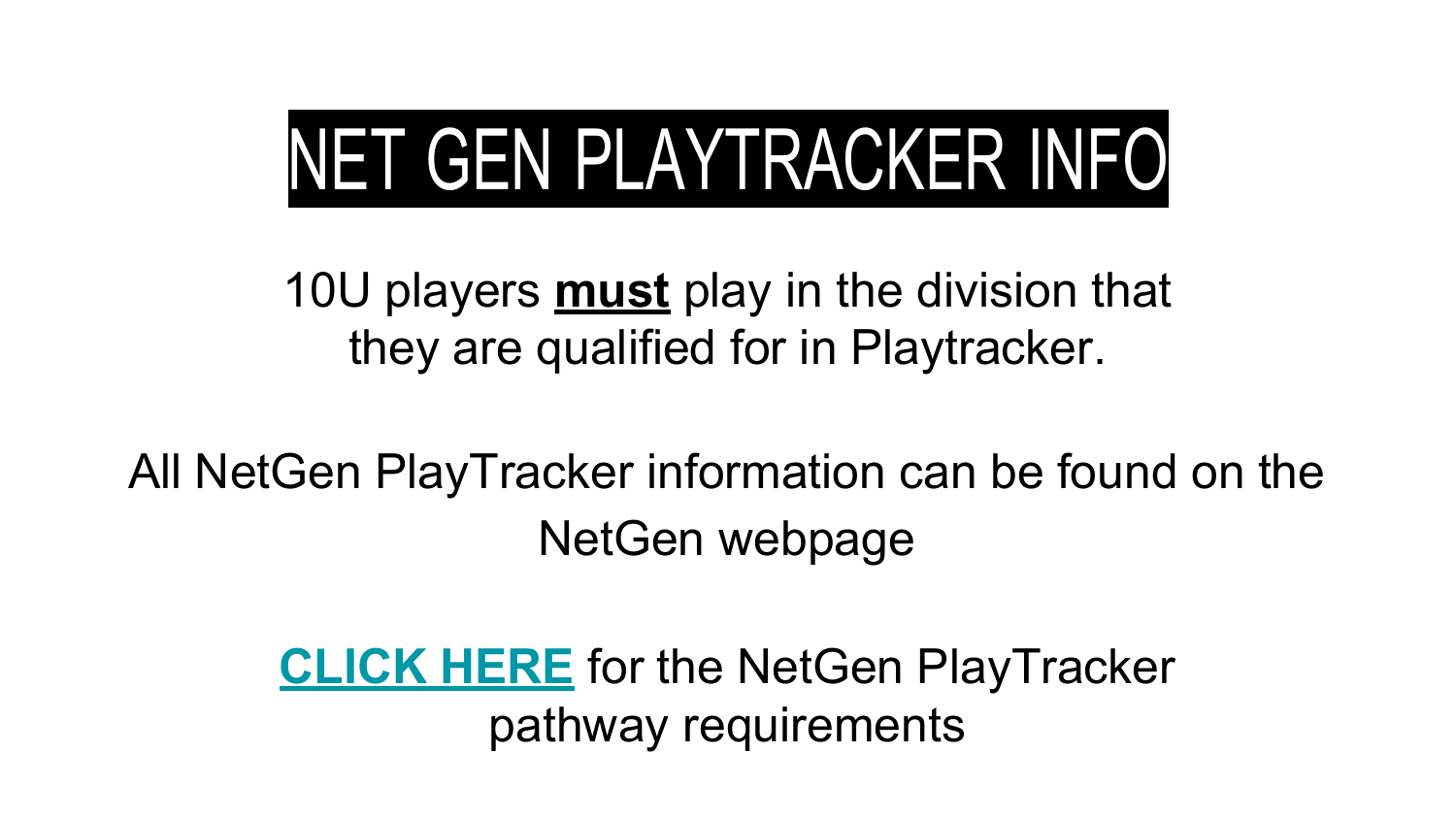### JTT NATIONAL CHAMPIONSHIP

**USTA National Campus in Orlando, FL**

#### **14 & 18's Advanced Divisions - September 29 thru October 2**

**14 & 18's Intermediate Divisions - October 6 thru 9**

**Sectional Qualifying weekend to be played June 25 & 26 Location is Waco**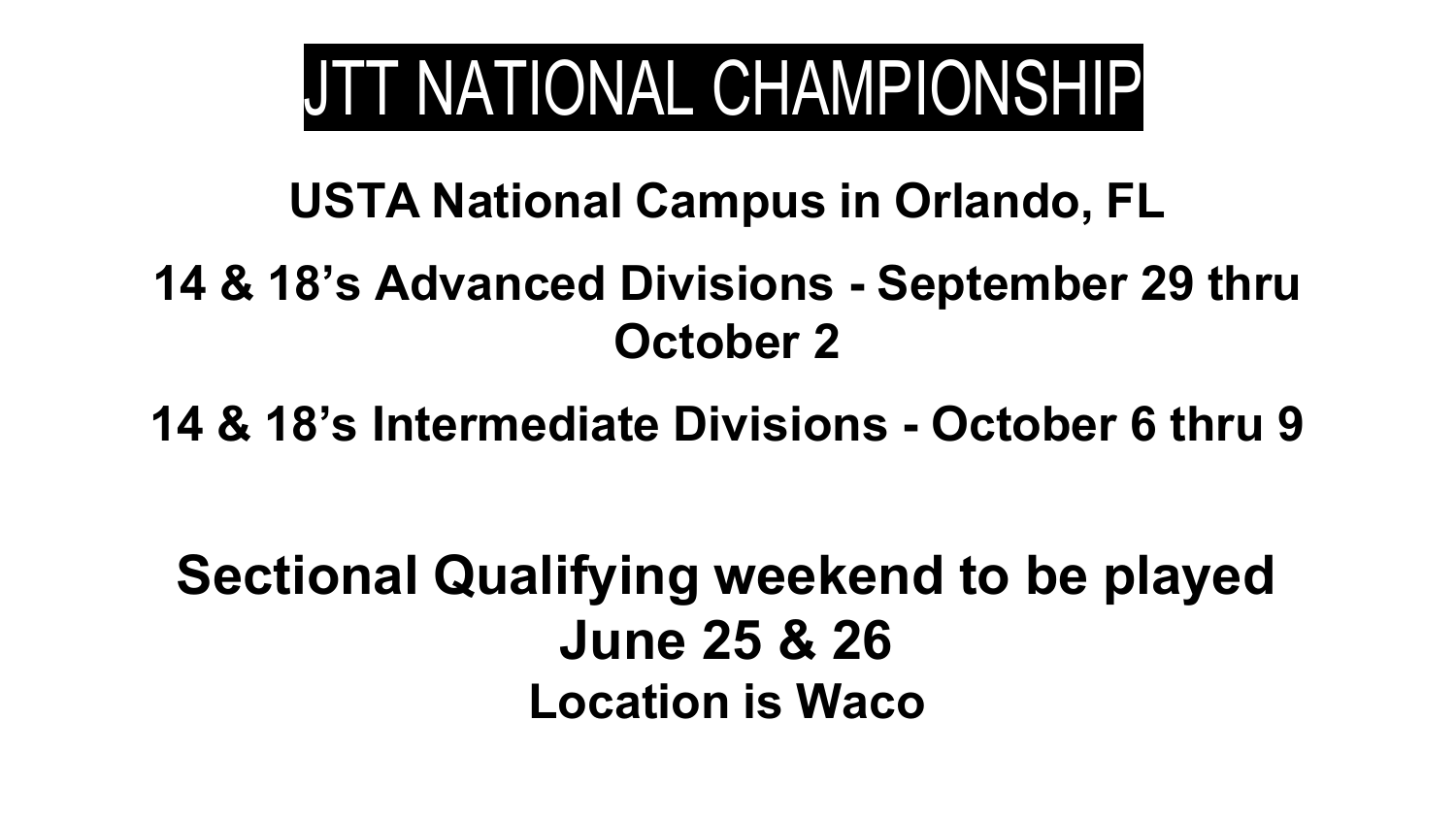

#### Click each link for step by step instructions

**HOW TO BECOME A JTT [COACH/CAPTAIN](https://activesupport.secure.force.com/usta/articles/en_US/Article/Become-a-JTT-Coach)**

**[SAFEPLAY](https://activesupport.secure.force.com/usta/articles/en_US/Article/Net-Generation-Safe-Play-FAQ) FAQ**

**[HOW TO REGISTER FOR A JTT TEAM](https://activesupport.secure.force.com/usta/articles/en_US/Article/Register-For-JTT-Team)**